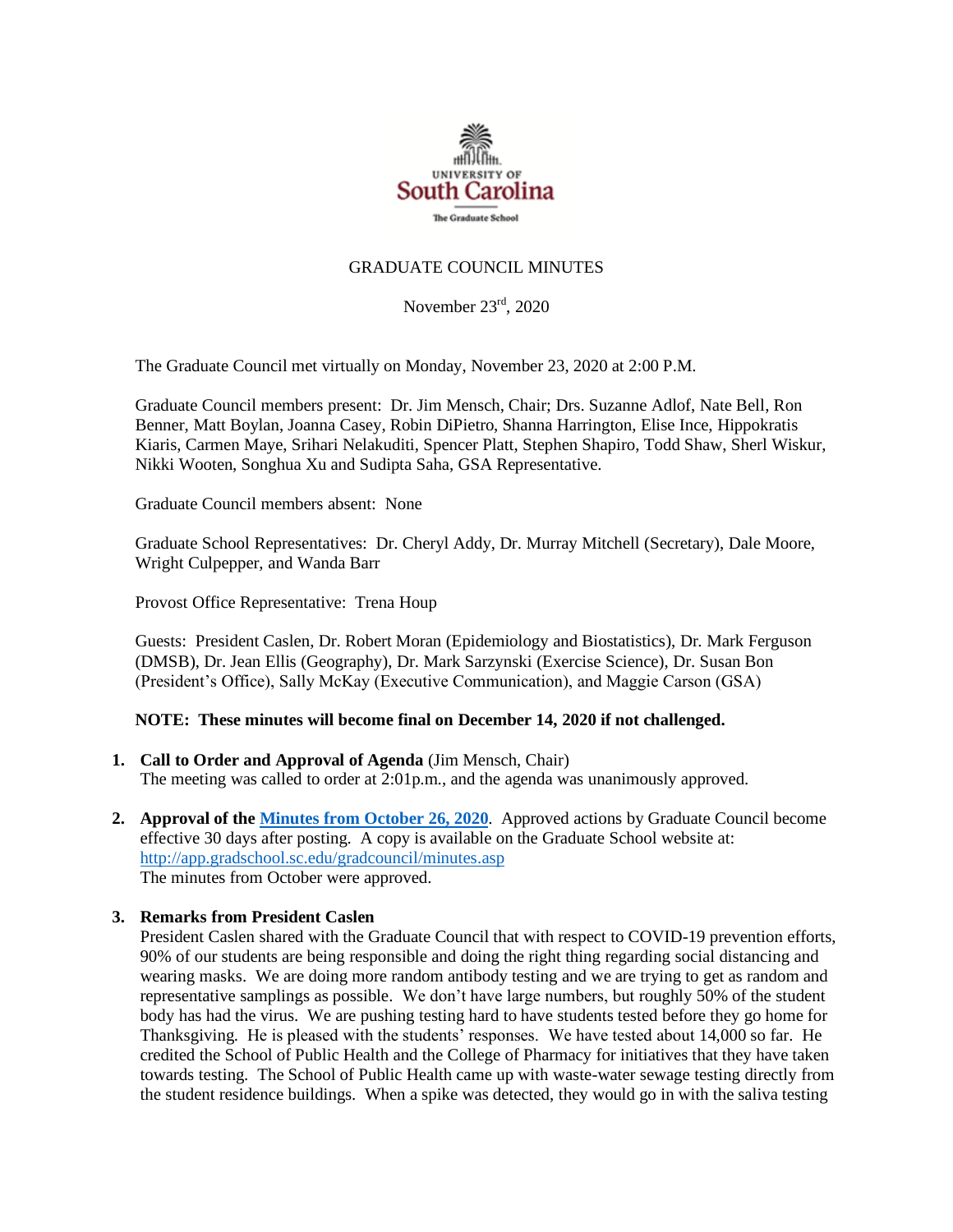and identify where the problems are and remove them to quarantine. This allows us to stay ahead of the game and it has really made a huge difference. This was all done from our own resources. Dr. Deborah Birx, Chair of the White House Coronavirus Task Force, commended the UofSC for the great initiative and great effort by the faculty to use University resources to tackle this problem.

Technology makes the pathways to attend college successful. The power of digital transformation and its impact on the future of higher education is key. President Caslen credits IT and Doug Foster with synchronizing every one of our 650 classrooms. The modality and optionality appear to be moving to the new normal for higher education. COVID and the digital transformation that has taken place is really putting us into an interesting position in trying to understand where the future of higher education is going. Graduate students are now choosing to take more classes on-line. Assuming that the intellectual needs of the graduate students are met, institutions like ours must embrace technology to deliver education to them. The traditional resident model will still be there, but there will be a growing number of students who will be more interested in on-line education. Interesting dynamics.

In finding where the opportunities are, we have put some cost-saving measures in place to address some of the challenges that we are currently experiencing. We have created a committee of nine from Faculty Senate. We also have the future planning group, the Counsel of Academic Deans, and the Cabinet as they look at some of the different challenges. There have been some smaller cost-saving measures identified such as furloughs, hiring freezes, etc. Some of the larger possible coping strategies really come to the issue of organization and organizational restructuring, and consolidations. The Board has requested that we look into the consolidation of IT. We have brought in a consultant to assist us--EAD. EAD is an external organization with an external view that will help us get as much collaborative input as we can.

The pandemic has changed a lot of things which has required the implementation of a strategic plan. The highlight of this strategic plan is the vision statement that says that we will be the preeminent flagship university in the nation with a mission that says that we will transform the lives of the people of South Carolina (our students who come here). Out of that we have eight priorities:

- 1. Student centric
- 2. Faculty centric
- 3. Research in order to be AAU eligible
- 4. Campus Culture inclusive and equitable
- 5. How we operate as a system
- 6. Innovation and economic development through impactful community partnerships
- 7. Sustainable infrastructure that supports academic excellence
- 8. Developing a culture of excellence and a culture that wins

This strategic plan includes implementation and assessment. Your feedback is requested and essential by the first quarter of 2021. Dean Addy will assist with this assessment effort. The plan is to have all eight priorities in place by the next fiscal year to align with the new budget cycle in July 2021.

We are in the middle of our Reaffirmation with SACSCOC. We received our initial feedback which was strong. We had the vice president visit last week, and he gave us some good feedback. We have a total of 8 to 10 standards that we were not in compliance with that need to be addressed. That is a good number comparatively for the first look. We know what is required to get it corrected.

President Caslen is thankful to all faculty for having made all required adjustments last Spring semester from face-to-face to total on-line delivery with so little notice.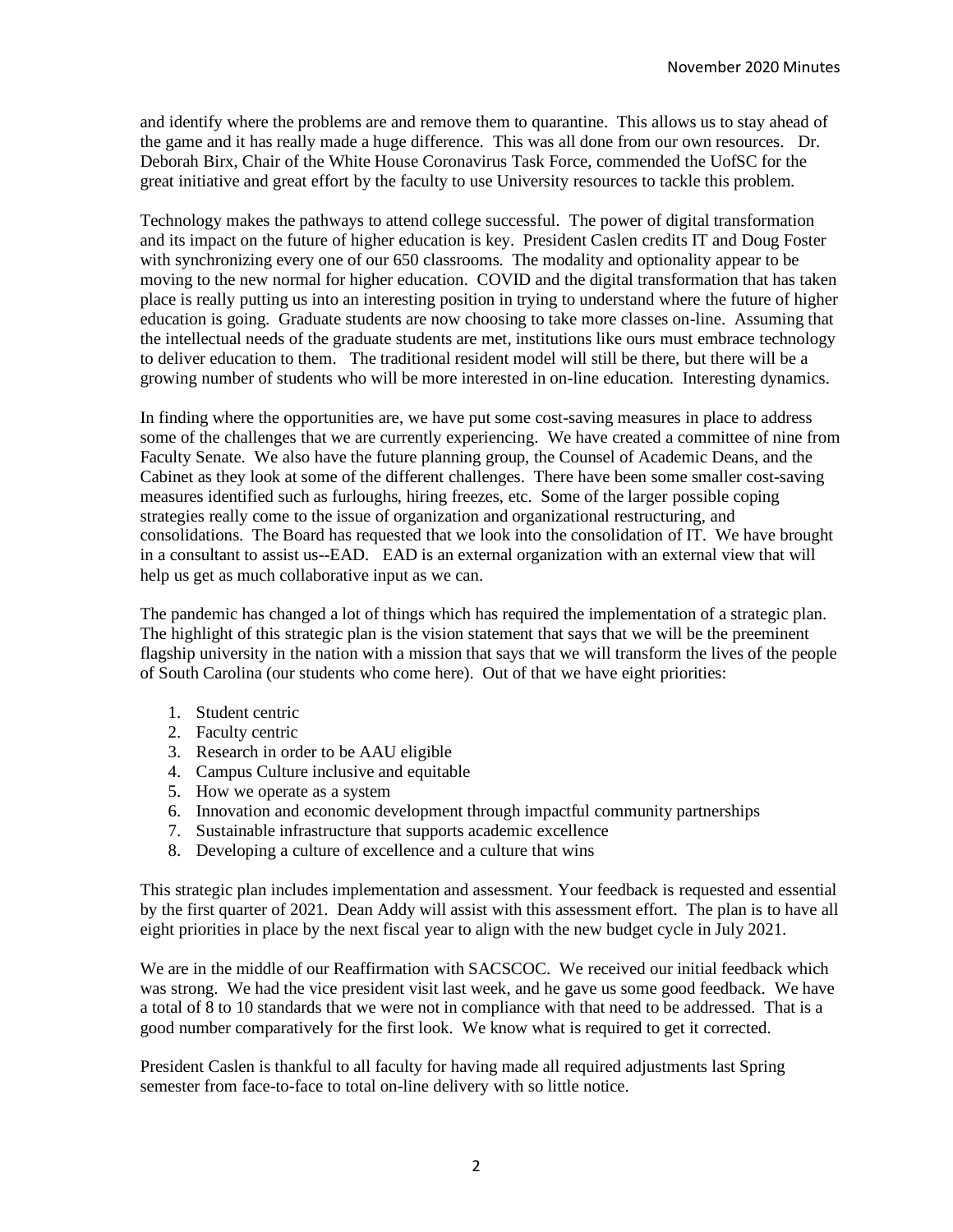Sudipta Saha, GSA Representative, thanked President Caslen for attending the Graduate Council meeting and offered some sentiments from the GSA. They feel that since he took office, he has been putting graduate students in the priority list of his agenda. His presence here today reflects his commitment to provide a better graduate experience in our school. The Graduate Council, within its capacity, has been doing great on serving the interests of graduate students. As you know, GSA has enhanced their activities over last couple of years to a significant level. This year, one of their top agenda items is to fill the communication gap between grad students and different offices of the university. While working on that, they have found that there has been some level of communication gap regarding graduate students among those offices. Another way of saying it: While the different offices are doing their part on graduate student interests excellently, sometimes it seems like they are not synced properly.

Also, it is often discussed that the lack of centralization of graduate student information and the department-based data model, is hurting graduate students at some levels. In many of the cases, communication does not reach the graduate students—mostly on employment and DEI initiatives. So, they believe that there is a need for systemic improvement in this regard.

**4. Report of the Chair** (Jim Mensch) No report.

#### **5. Report of the Dean of Graduate School** (Cheryl Addy)

Dean Addy is thankful to President Caslen for the number of communications that he is sending out regarding SACSCOC requirements and pandemic updates. The SACSCOC process requires that we document the academic credentials of every instructor (including graduate student instructors as well). SACSCOC identified 48 items that we had not properly documented. That frankly is remarkable! A few months ago, we had several hundred that we were aware of that hadn't been properly documented. Ninety-nine percent of the institutions are non-compliant in that standard, so that is not a big deal. The assessment for learning outcomes was deemed as non-compliant. She doesn't think that this an issue with our system, but she thinks that it is the issue that we didn't provide the information they were looking for at a sufficient level of detail. She thinks that we have the information, and it will take work to put it together. Our assessment is that it was very favorable review off-site and things that we can work with going forward.

Last year, pre-pandemic about 25% of our graduate students were already enrolled in on-line programs. We have a few on-line programs that are sizable that helped make the on-line transition easier. That number was about 35% for the fall. The change in modality was much less impactful on graduate students than it was undergraduate students because we already had so much on-line previously. That said, some of our disciplines that traditionally have not done much with on-line education are looking at what those options are. As for classroom teaching, there is a wide range of quality in on-line education, and we are seeing an increased number of proposals for on-line delivery. It does not show up in this month's agenda, but she feels that we will be seeing even more proposals for courses for on-line delivery in December and the following months.

To reiterate what President Caslen said, quality on-line education requires significant opportunity for the students and faculty to interact. If that is not provided, the asynchronous delivery where the professor looks like a talking head and there is little to no opportunity to engage directly, is not quality on-line education. The important thing is to do it well. One of the key factors is to have the opportunity for engagement—whether it happens synchronously or asynchronously. There is a lot that we can do with that. This is a growth area for graduate students. Many are working or coming out of the full-time work force; so, the ability to deliver quality education on-line is critically important to our future. There has been a lot of discussion at the university level--pre-pandemic--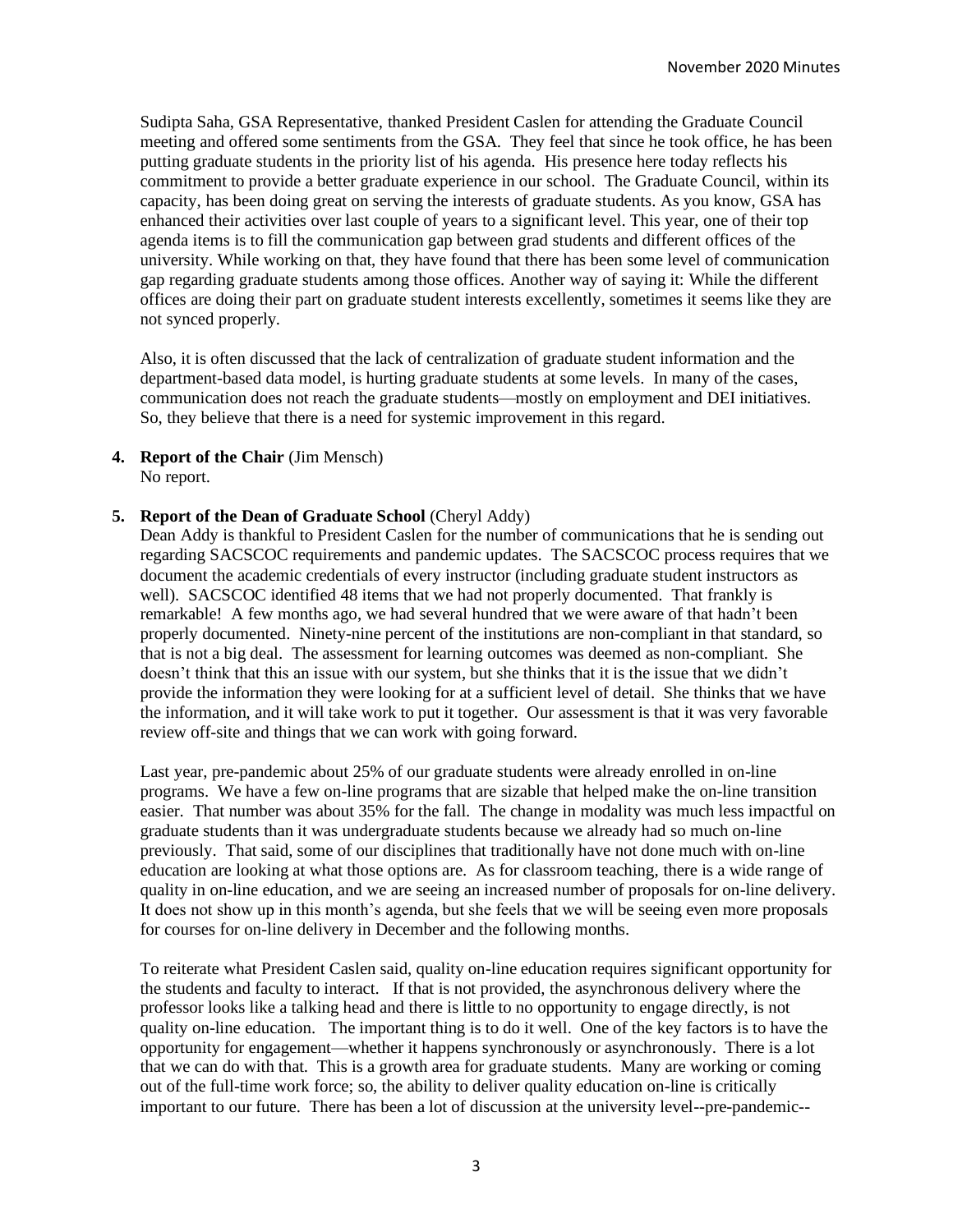about growing on-line graduate education. Our potential for on-line education really is at the graduate level meeting the needs of working professionals. That is where you and your programs will come in as we go forward.

If we want to look like AAU eligible, PhD production is very, very important. That is a direct metric. The skills, work, and research of our doctoral students is also critically important to our faculty's success in research and those methods that are included in AAU. Graduate education, doctoral education in particular, is very important in that goal overall.

One of the opportunities that has been identified in the various processes in last few months is the demand and the potential to grow some of our more professionally oriented master's programs. The master's programs tend to not get as much attention sometimes, but there is a lot of talk about those opportunities for us to grow. We cannot do this successfully unless we can bring in top graduate students. We cannot grow just with numbers. We need to grow with quality as well. This has been demonstrated that it can be done at the undergraduate level. It is our time to do this successfully at the graduate level. She is extremely pleased with the growth of enrollment this semester for graduate students. We need to keep this up to maintain the high quality that we already have.

We need to offer more financial support and improve the graduate student experience. She has already gotten increased funding for Presidential Scholars program. It came too late to use it for the initial awards this fall, but we are looking to see if we can offer it to current students this spring. We will be moving into this for next year and looking to grow this program a little bit to basically provide that top-level opportunity for a few more of our top doctoral and MFA students. The Grace Jordan-McFadden Professors Program is one of the few programs called out by name in this strategic plan, and there is already a process of getting new resources for that program. Can we build that program and enhance it in terms the support that we offer those students, but can we bring more students into that much more intensive mentoring experience that this very small group has currently? There is talk about having a similar program for master's students, promoting graduate education opportunities for students from underrepresented minorities who may have more challenges taking advantage of these opportunities that we offer because of funding requirements.

The other pipeline in discussion is how can we enhance 4+1 programs. How can our university partner with other four-year institutions to bring the best of those students into some of our master's programs to help them get a master's degree within 12 to 18 months? This is an excellent pipeline program.

## **6. Report of the Secretary of the Graduate Council** (Murray Mitchell)

Full disclosure: Dr. Mitchell announced at the start of the meeting, and he wanted to mention again that the Graduate Council meeting was being recorded. He also confirmed that Graduate Council meetings are open to all who may be interested in attending to learn more about the business of Graduate Education at the University of South Carolina—please share that information with any faculty, staff or students who may be interested.

There will be one final Graduate Council meeting for this calendar year, on December 14 at 2:00 pm. This meeting will again be virtual and will stand as the last chance for curriculum proposals that are changes to make it into the Academic Year 2021-2022 Graduate Bulletin. Please note that proposals must be received by the curriculum committee by the end of business on Monday, December 1, 2020—not submitted to APPS by that date.

Related to APPS, discussions are ongoing as a replacement system for APPS is being constructed. The hope is for a more seamless software package that will facilitate submission through approval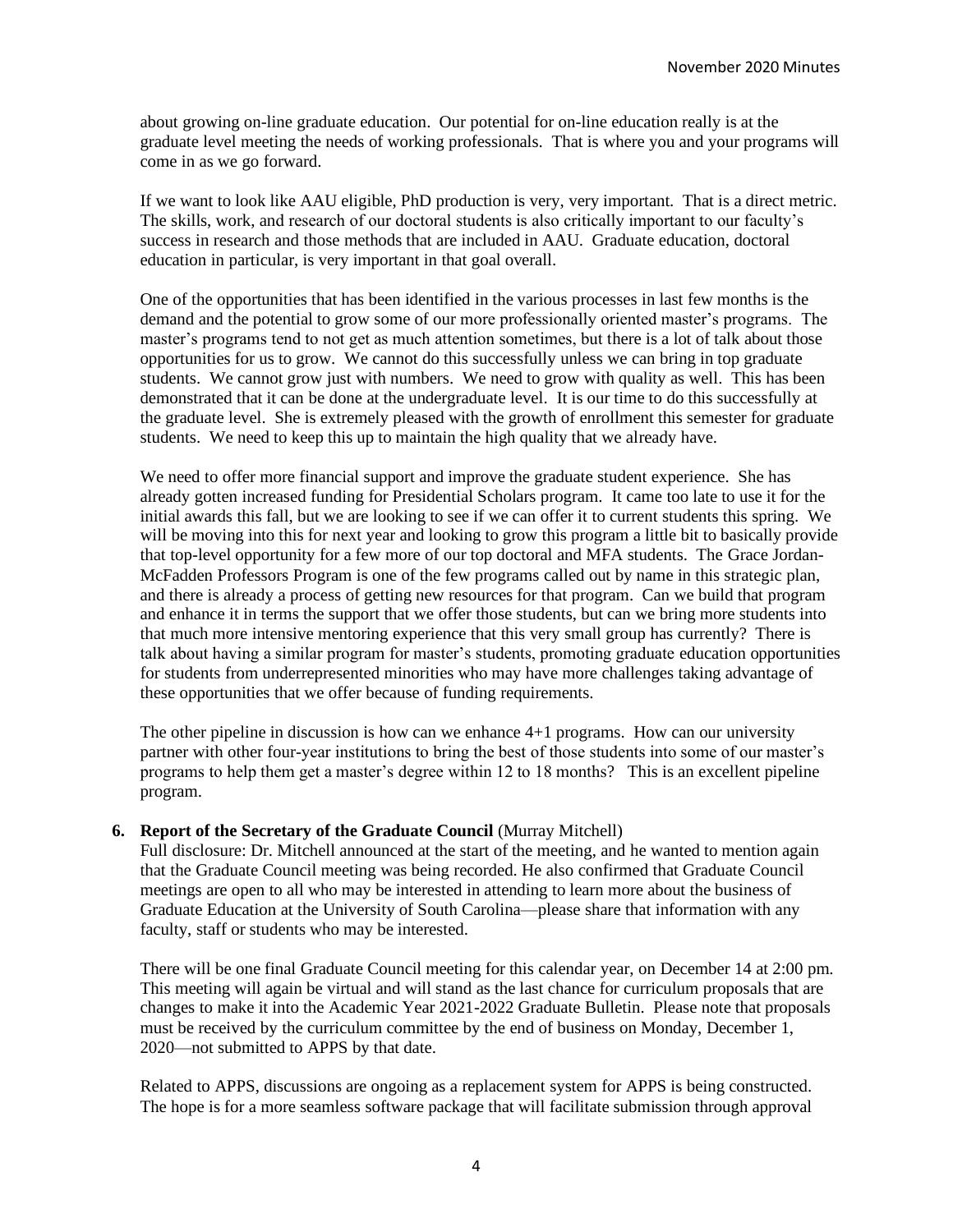and updating of relevant documents (e.g., Undergraduate and Graduate Bulletins).

Otherwise, his hope was that all remain safe and healthy and are able to stay that way across the holiday season and beyond.

### **7. Report on Professional Development** (Wright Culpepper)

Wright expressed how thankful he is to our campus partners who came through in the clutch by moving everything to a virtual format as best they could. They really did a great job, and he has received a lot of good feedback from our students on the variety of opportunities that there offered by our partners across campus. Virtual events were very well attended this fall, and he hopes that this will continue into Spring 2021. He hopes to gather some data on the effectiveness of the virtual events versus the face-to-face events that were offered in the past once we get back to a more normal climate. Doing so will help him see what is the more appropriate and graduate-student approved method of delivery for these seminars. We have several offerings in the works for the Spring 2021 semester. He is planning to meet with the Career Center by the end of this semester to talk about some upcoming opportunities. We requested suggestions from GSA and Presidential Fellows on opportunities that we may include next semester and beyond.

On March  $3<sup>rd</sup>$ , we will take part in the non-academic career fair for graduate students that will be offered through the Graduate Career Consortium. We are currently working with the Career Center and some people from Engineering and Computing to gather a list of about 30 employers that we can provide as folks that this Career Consortium can contact to get them to participate in this career fair. This is a free event and open to all disciplines. While we are working with those two units, any suggestions that you may have that he can contact to take part in this effort, please let him know.

April  $23<sup>rd</sup>$  will be the virtual offering of the DiscoverUSC. There are still a lot of details to be worked out, but he hopes to have more information for you in the next new months. They do plan to have virtual 3MT competitions and virtual poster competitions. If you as faculty have any suggestions for professional development opportunities, please email them to him. He looks forward to hearing from you.

#### **8. Report of the Graduate Student Association Representative** (Sudipta Saha)

Sudipta gave some updates from their Townhall that was held on November 11th. They were glad to have Dean Addy as the guest speaker. Two other officers from the Graduate School also attended the townhall. Garrick Queen discussed and responded to questions related to admissions and enrollment management. Wright Culpepper spoke on upcoming professional development opportunities. A couple of important points from the discussion:

- Regarding professional development, there is a scope of partnership between the Graduate School and the Career Center. The Career Center is heavily centered upon serving the undergraduate students and is not designed to serve the interests of graduate students—that's from resume cover letter preparation to the Career Fair that is organized by the Career Center each semester. Wright Culpepper recognizes the concern and intends to follow up with that.
- There was another issue that has been in discussion for a while now--the length of time that students can keep their email ID after graduation. Dean Addy recognized the concern with utmost importance.

GSA had its bi-weekly meeting last Friday with President Caslen as the guest speaker. He provided updates on the Covid Response of the university. He reiterated the guidelines on traveling during the holiday season. He also sketched out his roadmap to bring UofSC to the AAU status. He is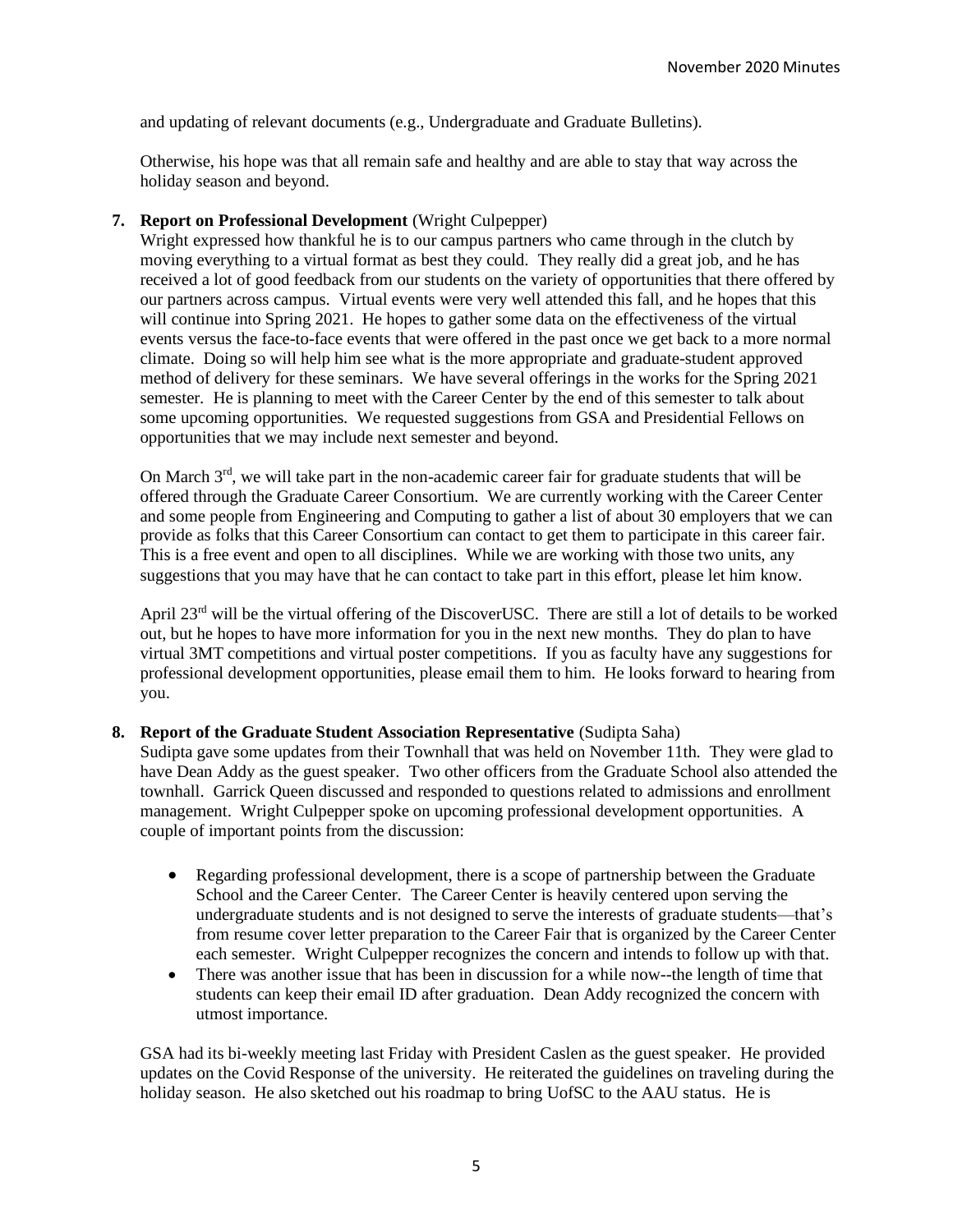expecting significant federal funding through the partnership with the Savanah River National Lab. Receipt of these funds would help greatly down the line on graduate students' research funding especially in engineering departments. The Daily Gamecock ran an article on this meeting: <https://www.dailygamecock.com/article/2020/11/covid-future-gsa-bingham-news>

- **9. Report of the Academic Policy and Practices Committee** (Nikki Wooten) No report.
- **10. Report of the 500/600 Level Courses, Distributed Learning and Special Topics Courses** (Murray Mitchell)

This report is presented to Council for informational purposes only; no action is necessary.

#### **500/600 Courses for November 2020 Grad Council**

(CCP = Course Change Proposal; NCP=New Course Proposal)

- **BIOS 650** (3) Quantitative Methods in the Health Sciences (Delete: Fall 2021)
- **BMEN 532** (3) Micro/Nanofluidics and Lab-on-Chip (Cross list with EMCH 562; NCP: Spring 2021)
- **BMEN 537** (3) Bio Nano/Micro Electro-Mechanical Systems (Cross list with EMCH 567; NCP: Fall 2021)
- **BMEN 546** (3) Delivery of Bioactive Agents (CCP: Fall 2021)
- **BMEN 547** (3) Immunoengineering (CCP: Fall 2021)
- **BMEN 548** (3) Cardiovascular System: From Development to Disease (CCP: Fall 2021)
- **BMEN 565** (3) Advanced Biomechanics (CCP: Fall 2021)
- **ECIV 502** (3) Life Cycle Assessment of Civil and Environmental Engineering Systems (NCP: Spring 2021)
- **ECIV 543** (3) Traffic Safety Analysis (NCP: Spring 2021)

**ECIV 563** (3) Subsurface Hydrology (CCP: Fall 2021)

- **ECON 516** (3) Political Economy (NCP: Spring 2021)
- **EMCH 562** (3) Micro/Nanofluidics and Lab-on-Chip (Cross list with BMEN 532; CCP: Fall 2021)
- **EMCH 567** (3) Bio Nano/Micro Electro-Mechanical Systems (Cross list with BMEN 537; CCP: Fall 2021
- **ENVR 590** (3) Environmental Issues Seminar (CCP: Fall 2021)
- **EPID 594** (1-6) Special Topics in Epidemiology (NCP: Spring 2021)
- **GEOL 501** (3) Principles of Geomorphology (Cross list with MSCI 501; CCP: Fall 2021)
- **MSCI 501** (3) Principles of Geomorphology (Cross list with GEOL 501; CCP: Fall 2021)
- **PSYC 524** (3) Nature of Students with Mental Retardation (CCP: Fall 2021)
- **SOCY 460** (3) Sociology of Mental Health (CCP to SOCY 511: Fall 2021)

#### **Distributed Learning Proposals**

**CRJU 551** (3) Adolescent Mentoring (Cross list with WGST 551; CCP: Spring 2021) **SPTE 590** (3) Special Topics in Live Entertainment (CCP; Fall 2021) **WGST 551** (3) Adolescent Mentoring (Cross list with CRJU 551; CCP: Spring 2021)

**Special Topics Course Proposals**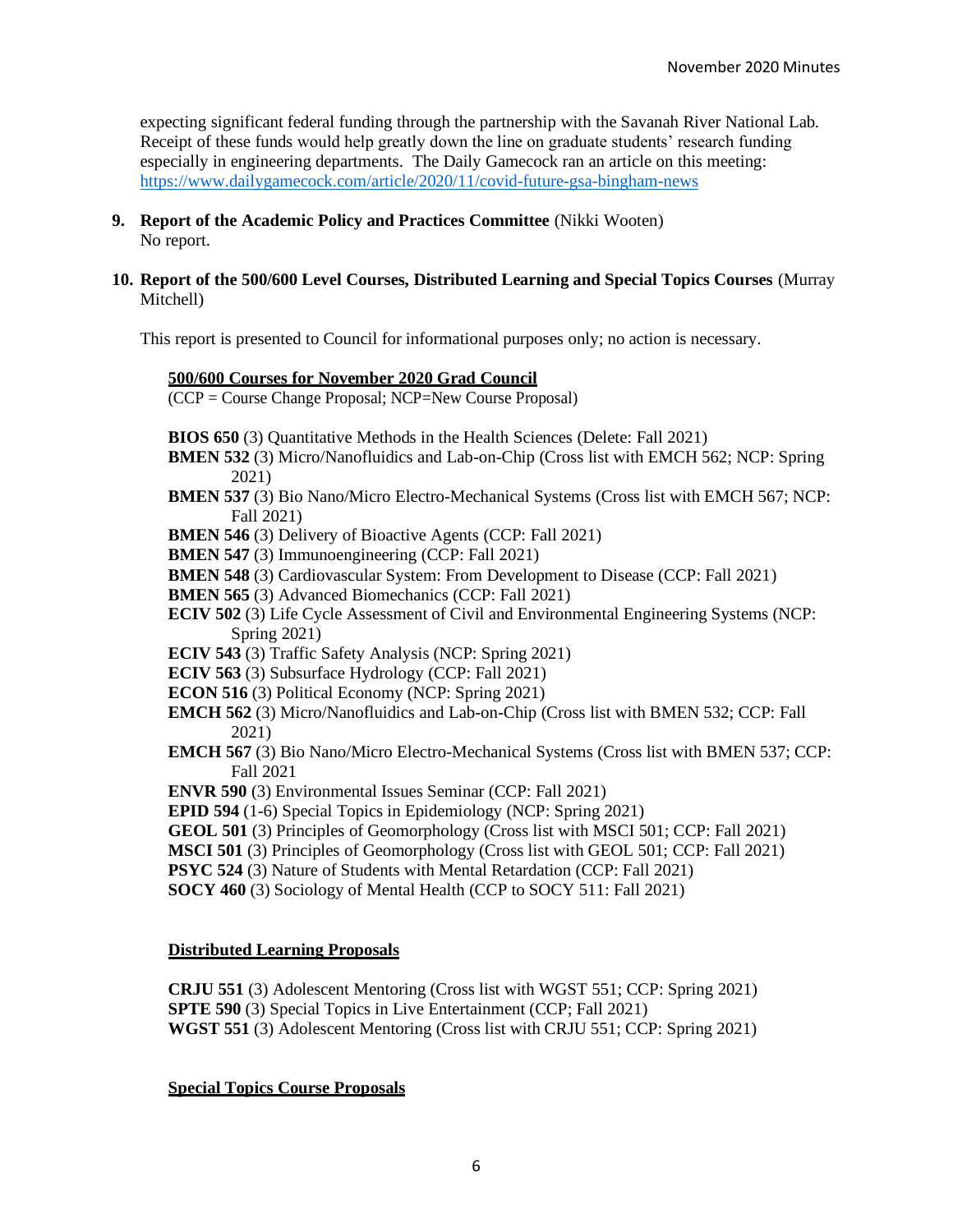These proposals now go directly to the Registrar for scheduling.

### **11. Associate Graduate Faculty Nominations** (Murray Mitchell)

| Name:    | <b>Sarah Rogers</b> (PhD)        |
|----------|----------------------------------|
| Program: | Criminology and Criminal Justice |
| Term:    | Spring $2021 -$ Spring 2027      |

### *This nomination was unanimously approved by Graduate Council.*

### **12. Fellowships and Scholarships Committee** (Joanna Casey) No report.

#### **13. Report of Science, Math, and Related Professional Programs Committee** (Hippokratis Kiaris)

Below is a list of proposals reviewed by the Committee. Each curricular action can be viewed at this Public Agenda review site:

## <https://www.sc.edu/programproposal/agenda/?id=93&code=GCO>

At this Public Agenda link, the individual proposals are not live-linked, but agenda items are listed in alphabetical order. To view the full proposals, GC members and Committee Chairs still need to go to the Committee Review site, and filter for "Committees", then for the "Committee" called "Added to Grad Council agenda."

- **BIOE Major / Degree Program,** Biomedical Engineering Overview and Admissions Pages in the Graduate Bulletin, Engineering and Computing, Change to Existing Program: Fall 2021
- **BIOS 751**, Health Data Systems, Public Health, Delete an Existing Course: Fall 2021
- **BIOS 752**, Vital Record and Health Survey Data Analysis, Public Health, Delete an Existing Course: Fall 2021
- **BIOS 798**, Public Health Practice, Public Health, Delete an Existing Course: Fall 2021
- **BIOS 805**, Categorical Data Analysis, Public Health, Delete an Existing Course: Fall 2021
- **BIOS 808**, Environmetrics, Public Health, Delete an Existing Course: Fall 2021
- **BIOS 809**, Environmetrics II, Public Health, Delete an Existing Course: Fall 2021
- **BMSC Major / Degree Program**, SOM Physician Assistant Program, Medicine, Change to Existing Program: Fall 2021
- **BMSC 783** (1) Physician Assistant Capstone Portfolio, Medicine, NCP: Spring 2021
- **ECIV 742** (3) Intermodal Freight Transport, Engineering and Computing, NCP: Spring 2021
- **ECIV 744** (3) Discrete Choice Analysis of Travel Demand, Engineering and Computing, NCP: Spring 2021
- **ECIV 746** (3) Flows in Transportation Networks, Engineering and Computing, NCP: Spring 2021
- **EXSC 723** (3) Genetics in Health Sciences, Public Health, NCP: Spring 2021
- **NURS Academic Certificate,** Advanced Practice Nursing, Certificate, Nursing, Change to Existing Program: Fall 2021
- **NURS Academic Certificate,** Nursing Education, Certificate, Nursing, Change to Existing Program: Fall 2021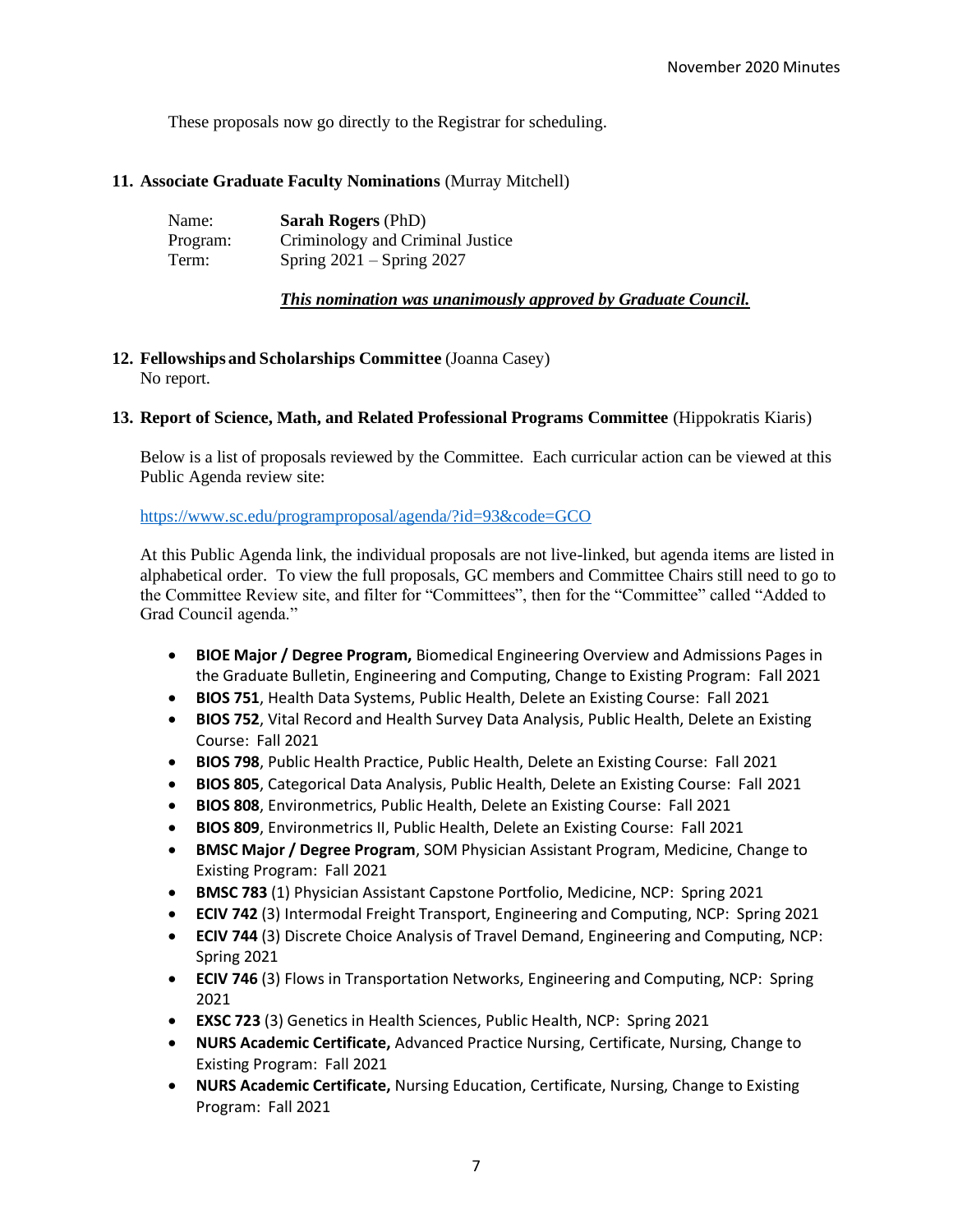- **NURS Major / Degree Program,** Master of Science in Nursing Education, Nursing, New Program: Fall 2021
- **PHYT 851** (4) Clinical Experience in Physical Therapy II, Public Health, CCP: Fall 2021
- **ZZMD Major / Degree Program**, Master of Science in Genetic Counseling, Medicine, Change to Existing Program: Fall 2021

# *These proposals were unanimously approved by Graduate Council.*

# **14. Report of the Humanities, Social Sciences, Education, and Related Professional Programs Committee** (Robin DiPietro)

Below is a list of proposals reviewed by the Committee. Each curricular action can be viewed at this Public Agenda review site:

<https://www.sc.edu/programproposal/agenda/?id=93&code=GCO>

At this Public Agenda link, the individual proposals are not live-linked, but agenda items are listed in alphabetical order. To view the full proposals, GC members and Committee Chairs still need to go to the Committee Review site, and filter for "Committees", then for the "Committee" called "Added to Grad Council agenda."

- **ACCT 725** (3) Financial Accounting for Professional MBA Students, Business, NCP: Spring 2021
- **ACCT 726** (3) Managerial Accounting for Professional MBA Students, Business, NCP: Spring 2021
- **AFAM 798** (3) Advanced Topics in African American Studies, Arts and Sciences, NCP: Spring 2021
- **EDEX 716** (3) Functional Behavioral Assessment and Behavior Interventions, Education, CCP: Fall 2021
- **EDST Major / Degree Program**, Special Education, MEd, Education, Change to Existing Program: Fall 2021
- **EDST Major / Degree Program**, Educational Psychology and Research, Ph.D., Education, Change to Existing Program: Fall 2021
- **EDST Major / Degree Program**, MAT in Special Education, Education, Change to Existing Program: Fall 2021
- **HRTM Major / Degree Program**, Master's International Hospitality and Tourism Management, HRSM, Change to Existing Program: Fall 2021
- **INTE Major / Degree Program**, Language and Literacy, Ph.D., Education, Change to Existing Program: Fall 2021
- **INTE Major / Degree Program**, Teaching and Learning, Ph.D., Education, Change to Existing Program: Fall 2021
- **LANG Major / Degree Program**, Ph.D. in Spanish, Arts and Sciences, Change to Existing Program: Fall 2021
- **POLI Major / Degree Program**, Political Science Ph.D. Program**,** Arts and Sciences, Change to Existing Program: Fall 2021
- **PSYC Major / Degree Program**, Ph.D. in Psychology, Arts and Sciences, New Program: Fall 2021